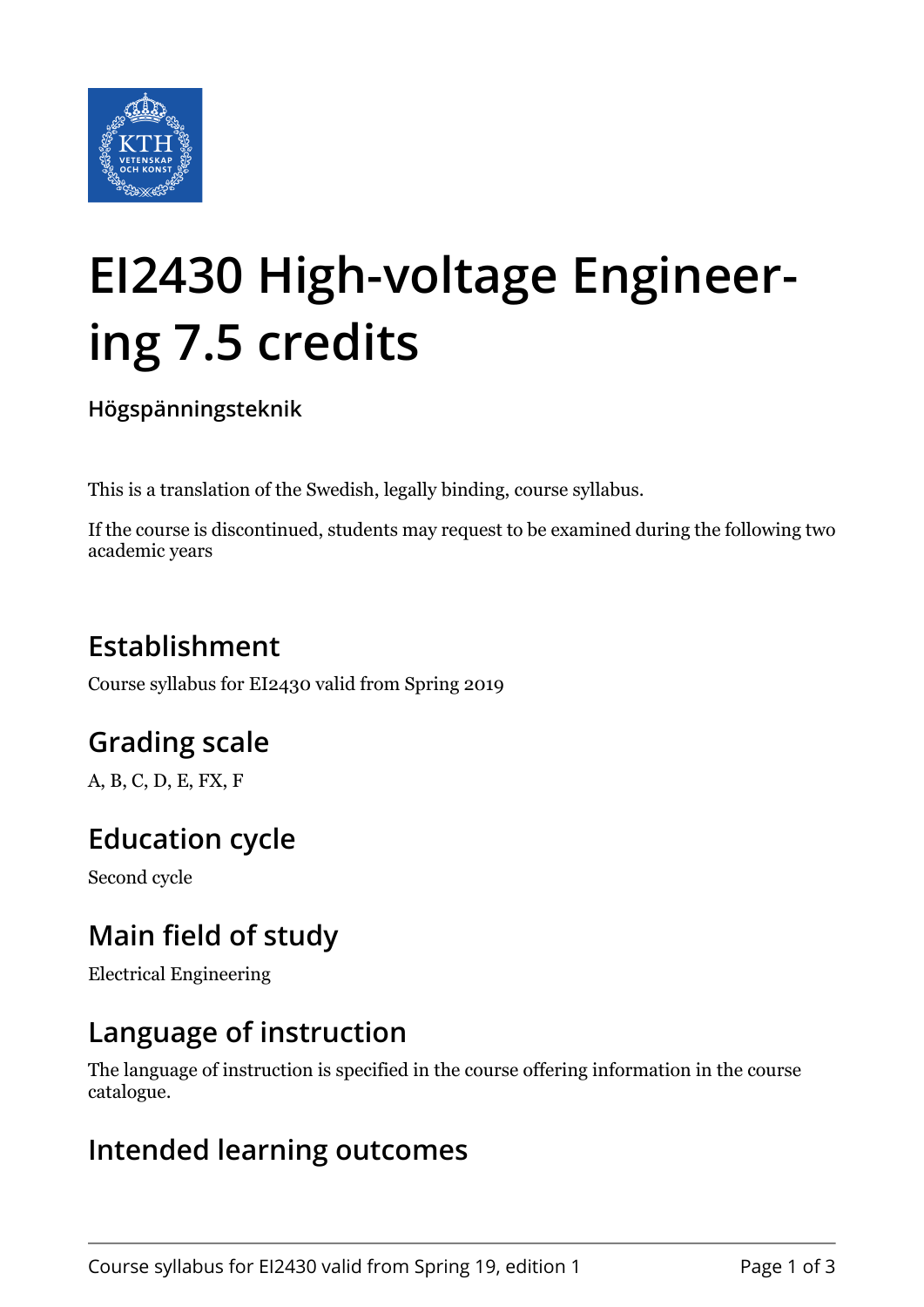The course is an advanced course on high-voltage technology and electrical insulating materials.

#### Aim

When the students have passed the course, they shall be able to

- describe the principles behind generating high DC-, AC- and impulse voltages
- develop equivalent circuit models of the different high voltage generators
- perfrom a dynamic response analysis of high voltage measurement systems
- compute the breakdown strength of gas-filled insulation systems with simple geometries
- approximately judge the breakdown strength of contaminated liquids and solids.
- describe the principles for measurement of kapacitance and dielectric loss
- discuss ageing of electrical insulation from measurements of complex permittivity
- compute the comple permittivity from the dielectric response function and vice versa.
- discuss the measuremet principles behind partial discharges
- compute phase resolved partial discharge patterns from simple models

### **Course contents**

The course contains the basic theories and the most important experminetal methods of high voltage engineering.

Generation of high voltages. Cockroft-Walton cascade rectifier. Transformer cascade. Marx generator for impulse voltages. High voltage dividers. High voltage test technique. Electrical breakdown strength of gaseous, liquid and solid insulation. Dielectric properties of electrical insulation. Complex permittivity and dielectric response functions. Kramers-Kronig relations. Insulation diagnostics. Dielectric spectroscopy. Partial discharges.

Two projects are included that treats measurements of high voltages and diagnostics of electrical insulation. Three laboratory exercises are included plus experimental tasks in the projects. Three non-compulsory assignments treat the theoretical aspects. Two study tours are usually offered. In the end of the course there is a written exam.

Exercises:

Problem solving related to the various parts of the course.

### **Specific prerequisites**

150 university credits (hp) in engineering or natural sciences and documented proficiency in English corresponding to English B.